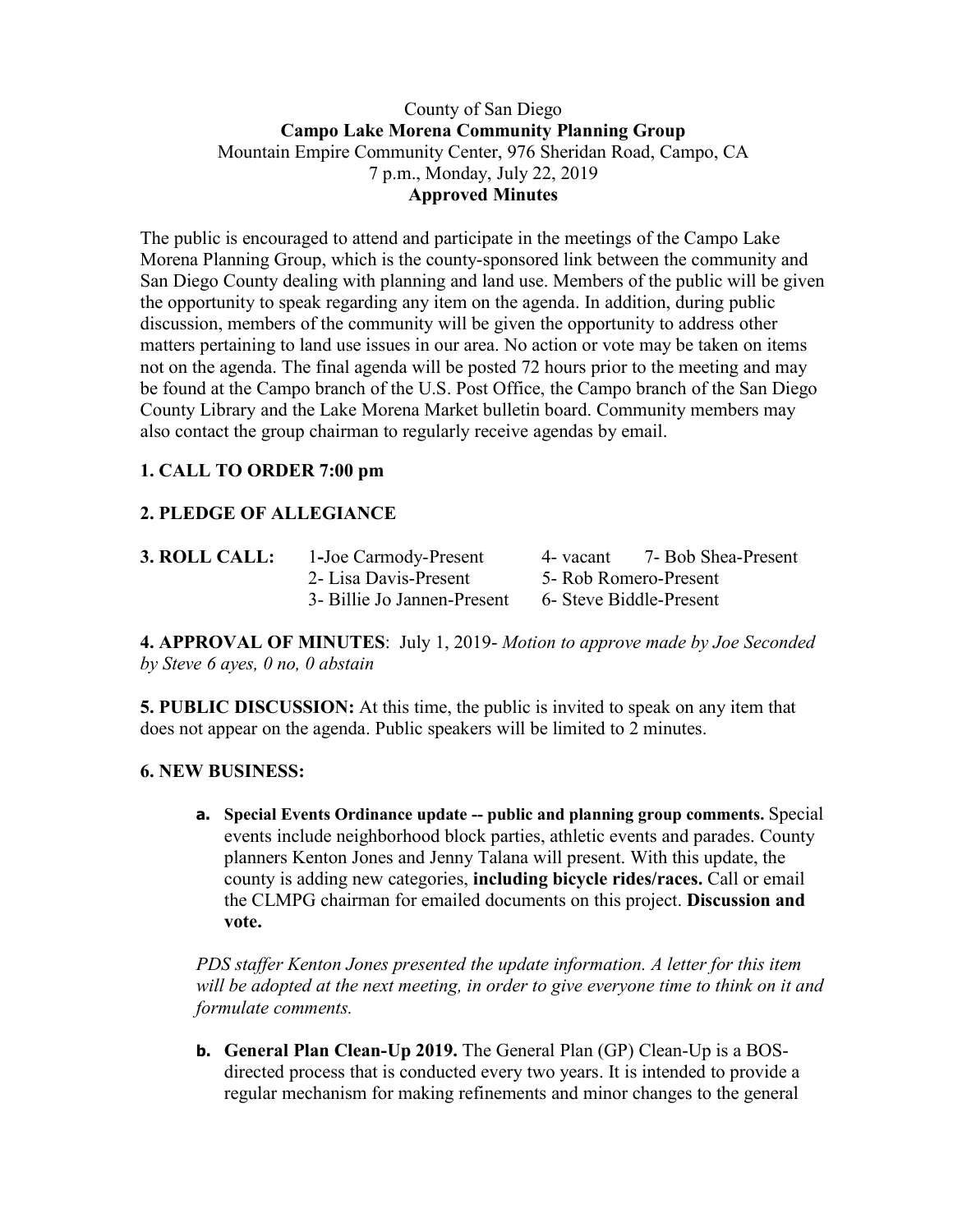plan. The last cleanup was completed in 2017 and the next will be completed in 2021. Items under consideration include: mapping errors, qualifying ownership changes (public/private), errors and omissions, internal clarifications and inconsistencies, and minor community plan changes. **Discussion and vote.** Website here:

https://www.sandiegocounty.gov/content/sdc/pds/advance/2019gpclean-up.html

*In the discussion there were no changes for Campo/Lake Morena area* 

### **7. OLD BUSINESS:**

- *a.* **Standing subcommittee reports (no action):** Groundwater, Rob Romero; Sewer and Septic, Joe Carmody; Community Economic Impacts, Steve Biddle; Traffic and Public Safety, Bob Shea. Subcommittee report by Bob Shea -*overgrowth of weeds at Molchan and Oak Drive, homeowners responsibility. Billie Jo to bring Brown Act letter to next meeting.*
- *b.* **Chairman's Report:** Billie Jo Jannen

## **8. CORRESPONDENCE AND ANNOUNCEMENTS**

- **a. The Star Ranch vesting and landscape architecture maps** are available, both at meetings and by appointment with the CLMPG chairman. Staff has delayed release of the EIR until it can figure out what type of greenhouse gas analysis large projects should include**.** The ranch was offered for sale in an announcement sent out in late November. The Trust for Public Land and several co-investors are negotiating to buy it. **The proposed plan is still in play and is part of the property offering, but will be abandoned if purchased by conservation entities.**
- **b. We have received updated plans for the proposed 17-acre industrial solar application at 1827 Lake Morena Drive.** They are available, both at regular meetings and by appointment with the CLMPG chairman or Solar Subcommittee chairmen. Please contact Solar Subcommittee co-chair Rob Romero or Joe Carmody to participate in formulating community responses to the several phases of planning.
- **c. Notice from PDS of July 18 Electric Vehicle Roadmap public meeting** to discuss a plan to increase EV conversion in the county. **Forwarded to group.**
- **d. July 26 agenda for Traffic Advisory Committee**. The closest item is the radar recertification on Potrero Valley Road. **Forwarded to group.**

#### **9. EXPENSES**

**a. Report any valid expenses for group approval. Discussion and vote.**